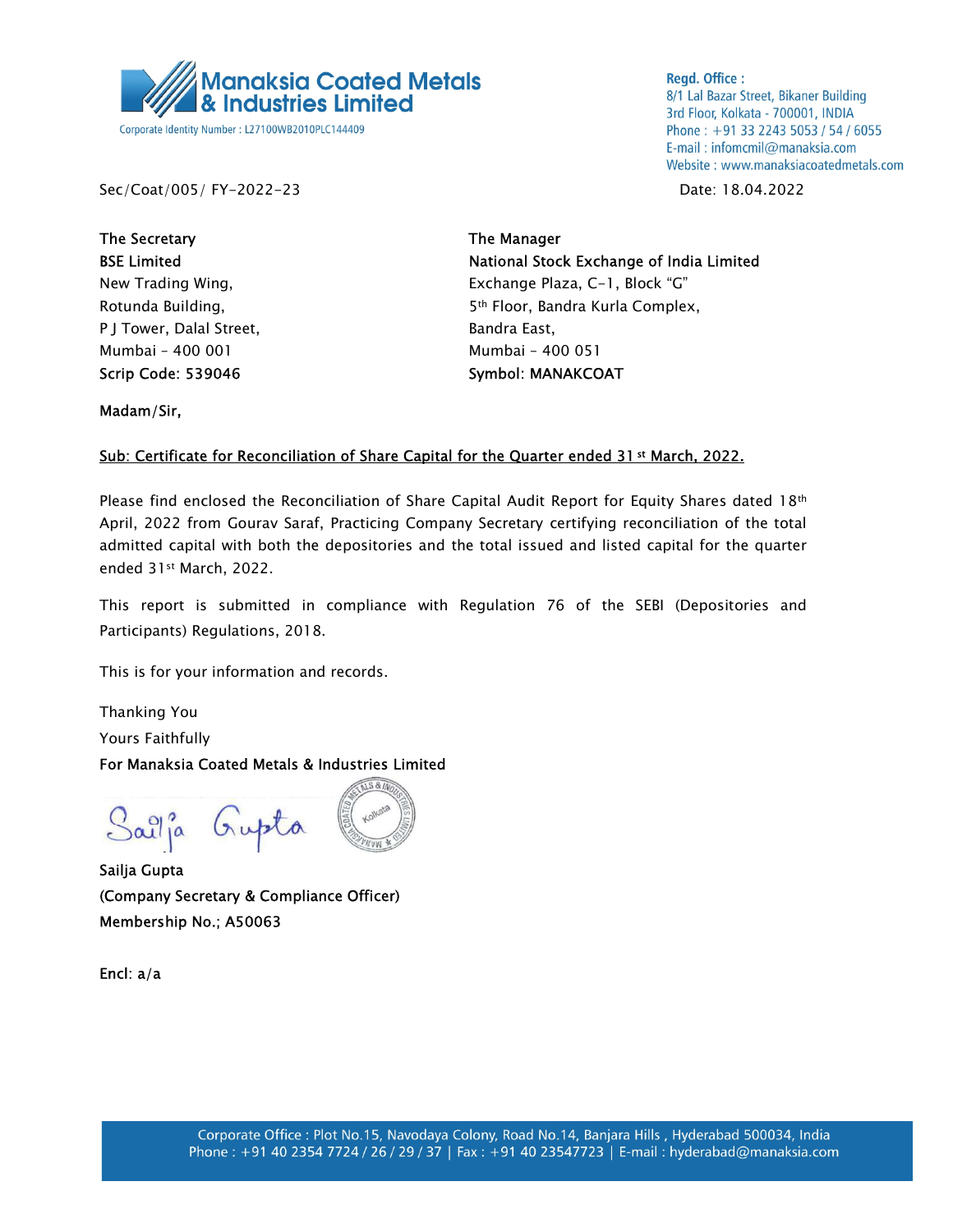

GOURAV SARAF, B.COM (HONS.), ACS

## COMPANY SECRETARY IN WHOLE-TIME PRACTICE IF/3/1, ASHWININAGAR ARUNODAY APARTMENT, 2 ND FLOOR, KOLKATA- 700159

MOBILE NO. - 9038572700, EMAIL ID: acsgourav2016@gmail.com

| CERTIFICATE OF RECONCILIATION OF SHARE CAPITAL AUDIT |                                                                                              |   |                                             |                   |  |
|------------------------------------------------------|----------------------------------------------------------------------------------------------|---|---------------------------------------------|-------------------|--|
| 1.                                                   | For Quarter Ended                                                                            |   | March 31, 2022                              |                   |  |
| 2.                                                   | <b>ISIN</b>                                                                                  |   | INE830Q01018                                |                   |  |
| 3.                                                   | <b>Face Value</b>                                                                            |   | Re $1/-$ each                               |                   |  |
| 4.                                                   | Name of the Company                                                                          |   | <b>MANAKSIA COATED METALS &amp;</b>         |                   |  |
|                                                      |                                                                                              |   | <b>INDUSTRIES LIMITED</b>                   |                   |  |
| 5.                                                   | <b>Registered Office Address</b>                                                             |   | 8/1, LAL BAZAR STREET,                      |                   |  |
|                                                      |                                                                                              |   | BIKANER BUILDING, 3RD FLOOR,                |                   |  |
| 6.                                                   | <b>Correspondence Address</b>                                                                |   | KOLKATA-700001<br>-AS ABOVE-                |                   |  |
| 7.                                                   | Telephone & Fax Nos.                                                                         |   |                                             |                   |  |
| 8.                                                   | <b>Email Address</b>                                                                         |   | Tel No. 033-2243 5053/54/6055               |                   |  |
| 9.                                                   | Name of the Stock Exchanges                                                                  | t | squpta@manaksia.com<br>1) BSE Limited (BSE) |                   |  |
|                                                      | where the company's securities                                                               |   | 2) National Stock Exchange of               |                   |  |
|                                                      | are listed                                                                                   |   | India Limited (NSE)                         |                   |  |
|                                                      |                                                                                              |   | <b>Number of shares</b>                     | % of Total Issued |  |
|                                                      |                                                                                              |   |                                             | Capital           |  |
| 10.                                                  | <b>Issued Capital</b>                                                                        |   | 6,55,34,050                                 | 100%              |  |
| 11.                                                  | Listed Capital (Exchange -wise)                                                              |   | 6,55,34,050 (BSE)                           | 100%              |  |
|                                                      | (as per company records)                                                                     |   | 6,55,34,050 (NSE)                           | 100%              |  |
| 12.                                                  | Held in dematerialized form in                                                               | ÷ | 1,17,69,537                                 | 17.96%            |  |
|                                                      | <b>CDSL</b>                                                                                  |   |                                             |                   |  |
| 13.                                                  | Held in dematerialized form in                                                               | ÷ | 5,37,63,446                                 | 82.04%            |  |
|                                                      | <b>NSDL</b>                                                                                  |   |                                             |                   |  |
| 14.                                                  | Physical                                                                                     |   | 1,067                                       | 0.00%             |  |
| 15.                                                  | Total No. of shares $(12+13+14)$                                                             |   | 6,55,34,050                                 | (As per RTA       |  |
|                                                      |                                                                                              |   |                                             | Certificate)      |  |
| 16.                                                  | Reasons for difference if any,                                                               |   |                                             |                   |  |
|                                                      | between (10 & 11), (10 & 15),                                                                |   |                                             |                   |  |
|                                                      | (11&815)                                                                                     |   |                                             |                   |  |
| 17.                                                  | Certifying the details of changes in share capital during the quarter under consideration as |   |                                             |                   |  |
|                                                      | per Table below:                                                                             |   |                                             |                   |  |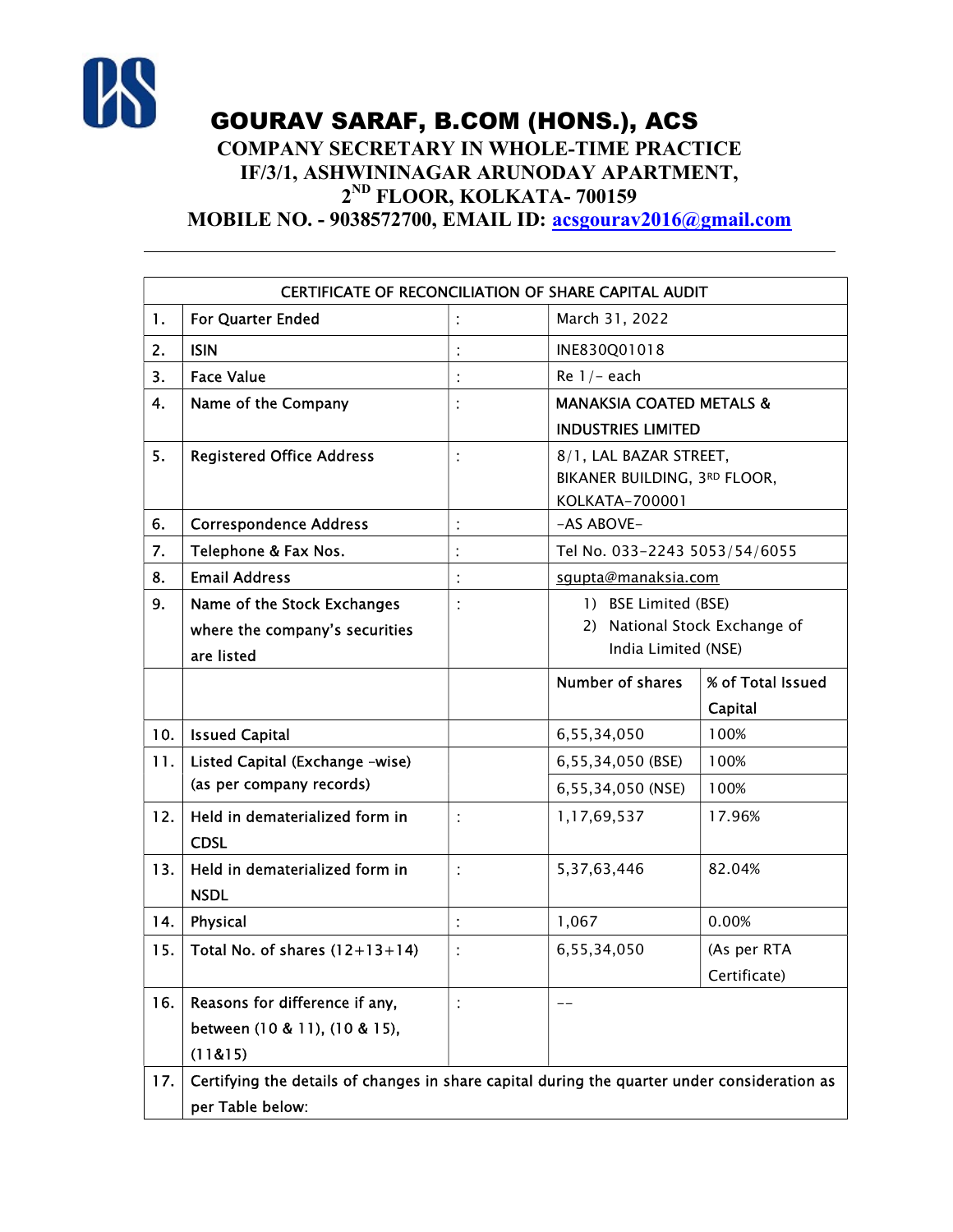

GOURAV SARAF, B.COM (HONS.), ACS

## COMPANY SECRETARY IN WHOLE-TIME PRACTICE IF/3/1, ASHWININAGAR ARUNODAY APARTMENT, 2 ND FLOOR, KOLKATA- 700159

MOBILE NO. - 9038572700, EMAIL ID: acsgourav2016@gmail.com

|    | <b>Particulars</b>                                                                         | No. of | Applied/Not | Listed on | Whether        | Whether   | $In-prin.$  |
|----|--------------------------------------------------------------------------------------------|--------|-------------|-----------|----------------|-----------|-------------|
|    | ***                                                                                        | shares | Applied for | Stock     | intimated to   | intimated | Appr.       |
|    |                                                                                            |        | listing     | Exchanges | <b>CDSL</b>    | to NSDL   | Pending for |
|    |                                                                                            |        |             | (Specify) |                |           | SE (Specify |
|    |                                                                                            |        |             | names)    |                |           | Names)      |
|    | <b>NIL</b>                                                                                 |        |             |           |                |           |             |
|    | ***<br>Right, Bonus, preferential Issue, ESOPs, Amalgamation, Conversion, Buyback, Capital |        |             |           |                |           |             |
|    | Reduction, Forfeiture any other (to specify).                                              |        |             |           |                |           |             |
| 18 | Register of Members is updated (Yes / No)                                                  |        |             |           | Yes            |           |             |
|    | If not, updated upto which date                                                            |        |             |           | Not Applicable |           |             |

| 19. | Reference of previous quarter with regards to<br>excess dematerialized shares, if any.                                                                                          |                |                |                                                                                                                                                                                                                                   | Not Applicable                                                            |
|-----|---------------------------------------------------------------------------------------------------------------------------------------------------------------------------------|----------------|----------------|-----------------------------------------------------------------------------------------------------------------------------------------------------------------------------------------------------------------------------------|---------------------------------------------------------------------------|
| 20. | Has the company resolved the mater<br>mentioned in the point no. 19 above in the<br>current quarter? If not, reason why?                                                        |                |                |                                                                                                                                                                                                                                   | Not Applicable                                                            |
| 21. | Mention the total no. of requests, if any, confirmed after 21 days and the total no. of<br>requests pending beyond 21 days with the reasons for delay: (As per RTA Certificate) |                |                |                                                                                                                                                                                                                                   |                                                                           |
|     | Total No. of demat<br>requests                                                                                                                                                  | No of requests |                | No of shares                                                                                                                                                                                                                      | Reasons for delay                                                         |
|     | <b>Confirmed after 21 Days</b>                                                                                                                                                  | None           | Not Applicable |                                                                                                                                                                                                                                   | Not Applicable                                                            |
|     | Pending more than 21<br>days                                                                                                                                                    | None           |                | Not Applicable                                                                                                                                                                                                                    | Not Applicable                                                            |
| 22. | Name, Address & Tel. & Fax, No. of the<br><b>Compliance Officer of the Company</b>                                                                                              |                |                | Ms. Sailja Gupta<br>3rd Floor, Kolkata-700001<br>Membership No.: A50063                                                                                                                                                           | 8/1, Lal Bazar Street, Bikaner Building,<br>Tel No. 033-2243 5053/54/6055 |
| 23. | Name, Address & Tel. & Fax No., Regn, no. of<br>the Auditor                                                                                                                     |                |                | <b>Gourav Saraf</b><br><b>Practicing Company Secretary</b><br>IF/3/1, Ashwininagar Arunoday<br>Apartment, 2 <sup>nd</sup> Floor,<br>Kolkata - 700159<br>Email: acsgourav2016@gmail.com<br>Membership No: 49646<br>Tel: 9038572700 |                                                                           |